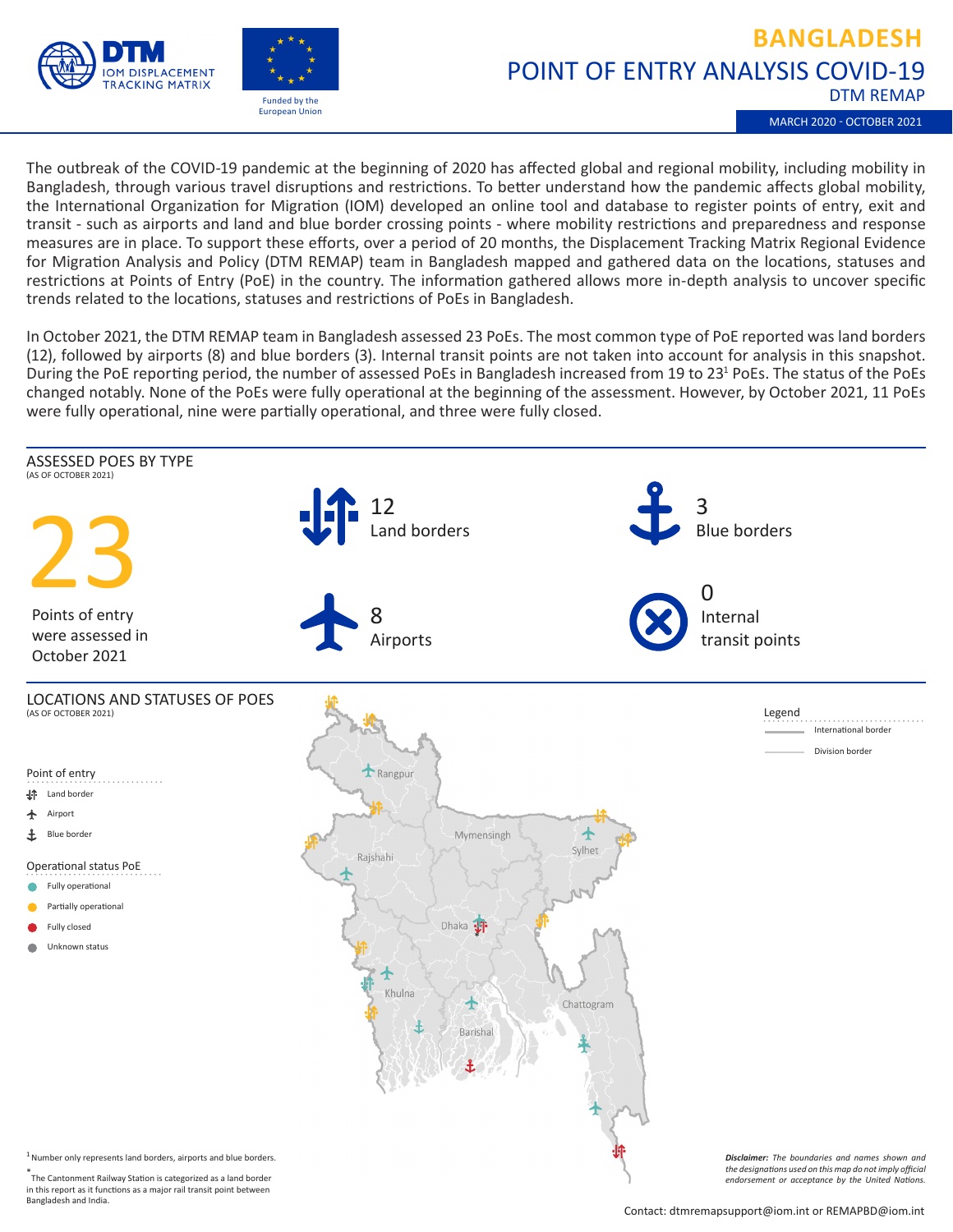

DTM REMAP

MARCH 2020 - OCTOBER 2021

## BANGLADESH

**Timeline of confirmed national COVID-19 cases (weekly change) and status of PoEs (March 2020 - October 2021)**